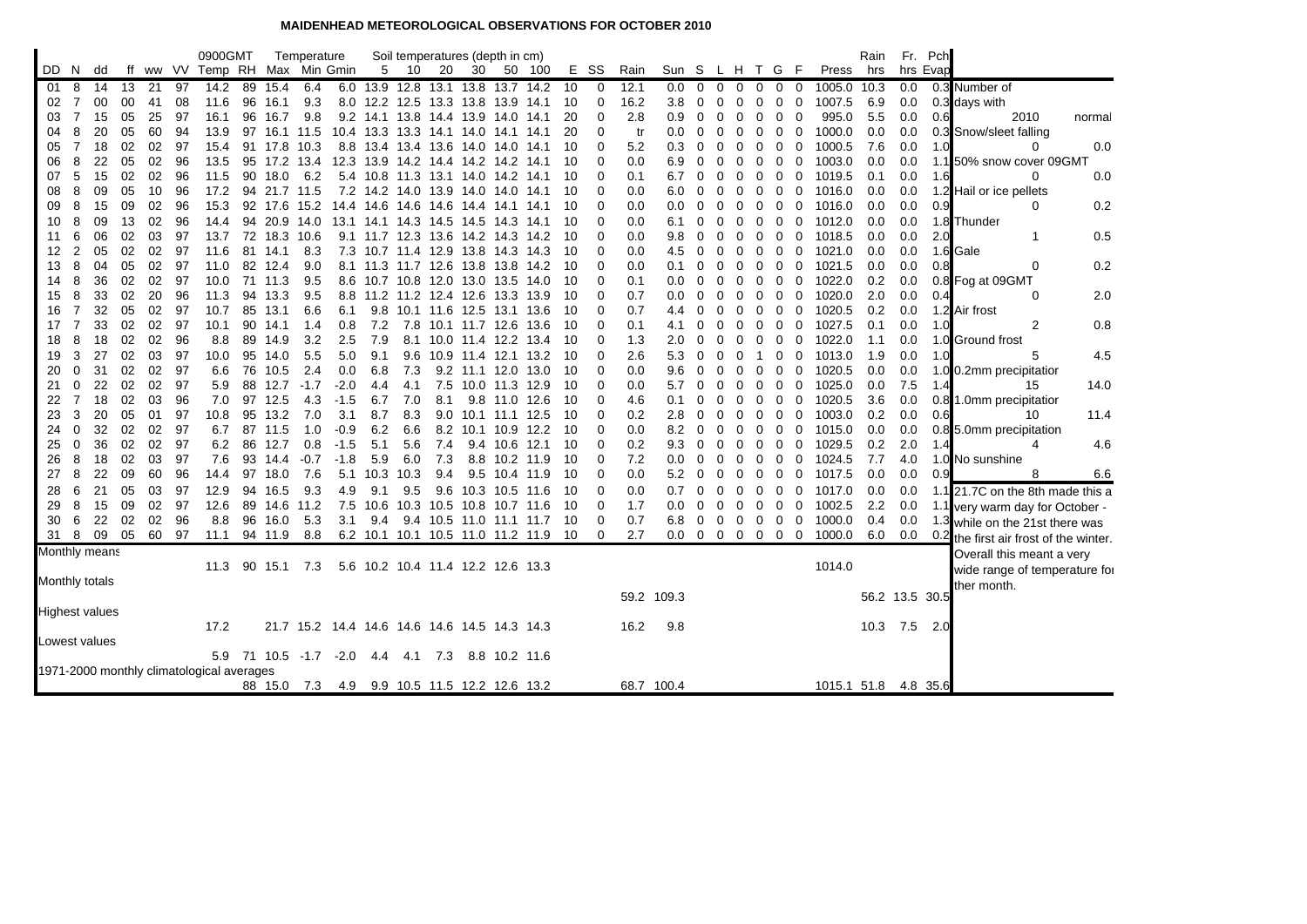## Key<br>DD:

| DD:                | date                                                 |    |                                                                                           |   |                         |           |                                                   |  |  |  |  |  |
|--------------------|------------------------------------------------------|----|-------------------------------------------------------------------------------------------|---|-------------------------|-----------|---------------------------------------------------|--|--|--|--|--|
| 07GMT observations |                                                      |    |                                                                                           |   |                         |           |                                                   |  |  |  |  |  |
|                    | N                                                    |    | cloud cover (oktas, 9=obscured                                                            |   |                         | dd        | wind direction (degrees/10                        |  |  |  |  |  |
|                    | ff                                                   |    | wind speed (knots)                                                                        |   |                         |           |                                                   |  |  |  |  |  |
|                    |                                                      |    | ww present weather code                                                                   |   |                         |           |                                                   |  |  |  |  |  |
|                    |                                                      | 2  | sky not changing                                                                          |   |                         | 25        | recent rain shower                                |  |  |  |  |  |
|                    |                                                      | 3  | cloud increasing                                                                          |   |                         | 45        | fog                                               |  |  |  |  |  |
|                    |                                                      | 10 | mist                                                                                      |   |                         | 58        | slight rain and drizzle                           |  |  |  |  |  |
|                    |                                                      | 11 | shallow fog                                                                               |   |                         | 60        | intermittent slight rair                          |  |  |  |  |  |
|                    |                                                      | 21 | recent rain                                                                               |   |                         | 61        | continuous slight rair                            |  |  |  |  |  |
|                    |                                                      |    | VV visibility (00-50 metres/100, 94 very poor, 95 poor, 96 moderate, 97 goc               |   |                         |           |                                                   |  |  |  |  |  |
|                    |                                                      |    | Soil temperatures are for 0700GMT beneath bare soil (5, 10, 20cm) or grass (30, 50, 100cr |   |                         |           |                                                   |  |  |  |  |  |
| 09GMT observations |                                                      |    |                                                                                           |   |                         |           |                                                   |  |  |  |  |  |
|                    | Temp                                                 |    | temperature (degC)                                                                        |   |                         | <b>RH</b> | relative humidity (%                              |  |  |  |  |  |
|                    | Е                                                    |    | state of ground (00 dry, 10 moist, 20 wet, 90 cracked                                     |   |                         | SS        | snow depth (cm)                                   |  |  |  |  |  |
|                    | Press                                                |    | air pressure (mb)                                                                         |   |                         |           |                                                   |  |  |  |  |  |
| 24 hour readings   |                                                      |    |                                                                                           |   |                         |           |                                                   |  |  |  |  |  |
|                    | Max                                                  |    | maximum temperature (degC) beginning 09GM                                                 |   |                         | Min       | minimum temperature (degC) ending 09GM            |  |  |  |  |  |
|                    | grass minimum temperature (degC) ending 09GM<br>Gmin |    |                                                                                           |   |                         | Rain      | precipitation beginning 09GM1                     |  |  |  |  |  |
|                    | Sun                                                  |    | sunshine (hours) sunrise-sunset                                                           |   |                         | Rain hrs  | hours of rainfall (>0.1mm/h) 09-09GM1             |  |  |  |  |  |
|                    | Fr. Hrs                                              |    | hours of air frost (00-24GMT)                                                             |   |                         |           | Piche evaporation (ml) beginning 09GM<br>Pch Evap |  |  |  |  |  |
| Days with          |                                                      |    |                                                                                           |   |                         |           |                                                   |  |  |  |  |  |
|                    | S                                                    |    | snow(5) or sleet(1) falling                                                               |   | 50% snow cover at 09GMT |           | hail or ice pellets<br>H                          |  |  |  |  |  |
|                    |                                                      |    | thunder hearc                                                                             | G | gale                    |           | F<br>fog at 09GMT                                 |  |  |  |  |  |

This information (and data for earlier months) is also available at http://www.met.reading.ac.uk/~brugge